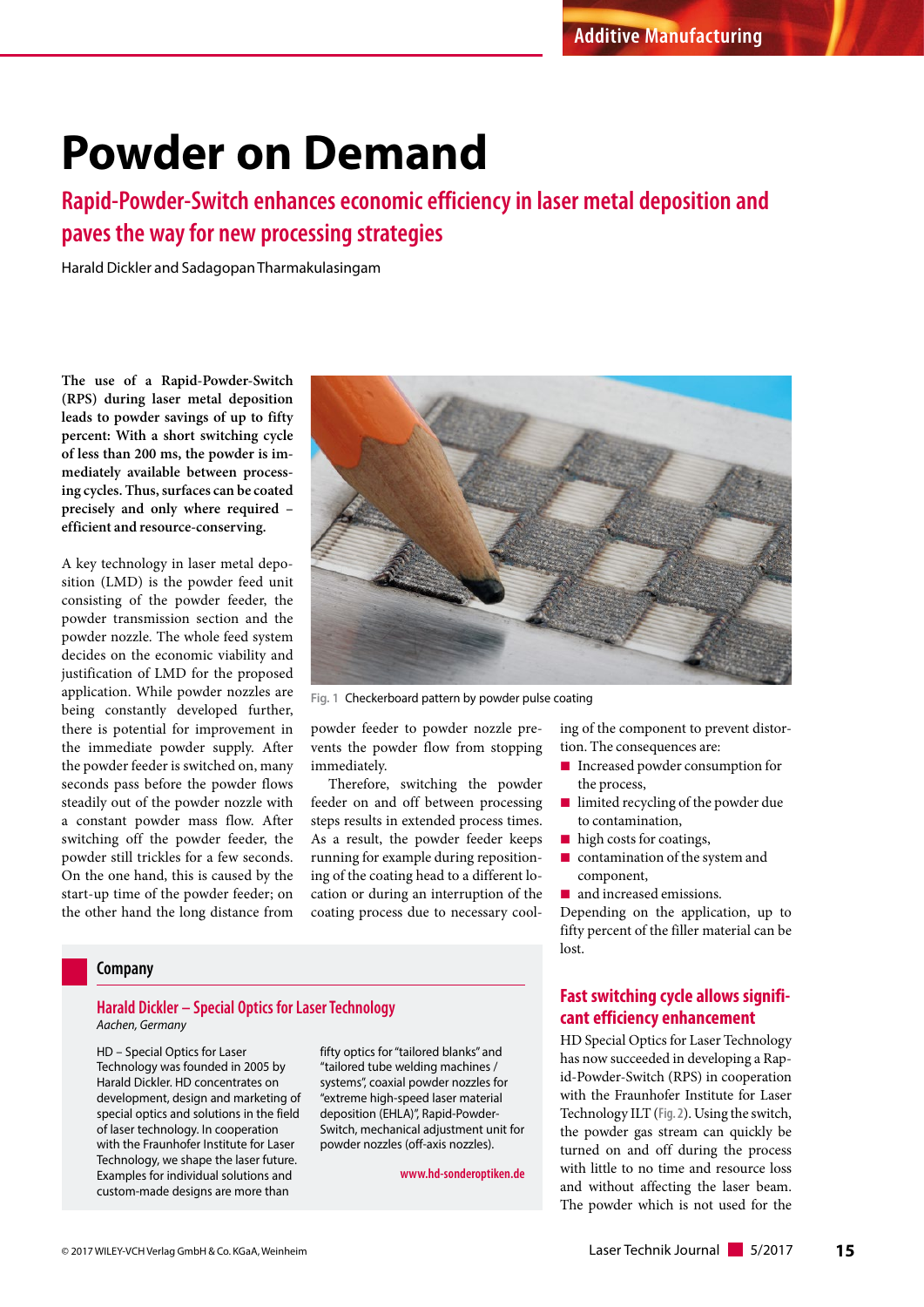process can be collected in a separate container and can be recycled. This opens up new production processes during LMD. This is achieved through

- **rapid switching on / off of the pow**der gas stream,
- $\blacksquare$  rapid switching between two powder gas streams,
- switching between two powder feed nozzles.

Consequently, the RPS enables a significant increase in powder efficiency and thus process efficiency. Not only resources are saved, but also a considerable amount of time.

## **RPS pushes laser technology forward in coating and repair sector**

**Fig. 1** shows a checkerboard pattern, which was made using the RPS. During the manufacturing process, the powder gas stream was switched on and off without switching off the laser beam. The processing time for the manufacture of this geometry was ten times faster in comparison to conventional processes. Moreover, a significant amount of additional material was saved.

This advanced powder supply is particularly suitable for repair of cracks and pores. So far, there are two methods to process those defects – either the entire surface is milled off and then re-produced applying laser cladding or the flaws are drilled and repaired using pulse coating. While the first method correlates with higher costs, the second method often involves inclusions between the basic material and the filler material, which only become visible



**Fig. 2** Rapid-Powder-Switch (pneumatic)

in cross-sections (**Fig. 3,** top right). The problems of the latter method are traced to remaining powder. After the powder feeder has been switched on, the powder directly accumulates and does not melt when the first laser pulse reaches the bore. Therefore, depending on the load, the applied layer might peel off and the repaired component cannot completely fulfill its function and breaks. Since this method has only limited success, the customer often decides for the more expensive repair method.

RPS now offers a third repair method, which surpasses the conventional methods. In the so-called "add-on" mode, heat input takes place through laser radiation on the area to be processed. On a specified time, the powder can then quickly and automat-



**Fig. 3** Powder pulse coating

ically be switched on. In doing so no powder is left in the bore and, hence, a melt-metallurgical bonding without defects is generated and a wear-resistant layer is produced with little preparation and finishing work and a resource-friendly production. In short, the efficiency of the whole repair process is significantly improved.

Previously, the coatings of the inlet or outlet valve with blind bore at the shaft end (**Fig. 3,** left) were produced using plasma-transferred arc welding which did not meet the customer's requirements – a great number of rejects with less quality were manufactured. Using the "add-on" method, a wear-resistant layer could be produced with higher quality despite time savings (**Fig. 3**, bottom right). The whole coating process was automated and reduced to six seconds (two for preheating and four seconds for LMD). The low maintenance and reliability of the RPS ensured that the rejects were reduced to a minimum as well as increased lifespan.

#### **Take two: fast switching between two powder gas streams**

Using the RPS also allows for coatings that last very long such as the processing of hydraulic cylinders from offshore industry. Commonly, chromium plating using chromium(VI) is applied for this kind of coatings but due to strict conditions regarding its application, which took effect in the EU in September 2017, an alternative is needed. This is why LMD – more precisely extreme high-speed laser material deposition (EHLA) developed by researchers from Fraunhofer Institute for Laser Technol- $\log$ y ILT [1] – is superseding this conventional method. For large-scale coatings, usually, the content in a powder hopper is not sufficient: The cladding process has to be interrupted, the powder feeder needs to be refilled and afterwards restarted. Besides the time loss, this interruption can lead to bonding errors during the resetting of the process to the transition point. The RPS helps to overcome this drawback. Two powder pots can be connected and, if necessary, switched back and forth without transition. Thus, the time loss as well as the risk of bonding errors are minimized and a multi-hour coating process can be realized without interruption.